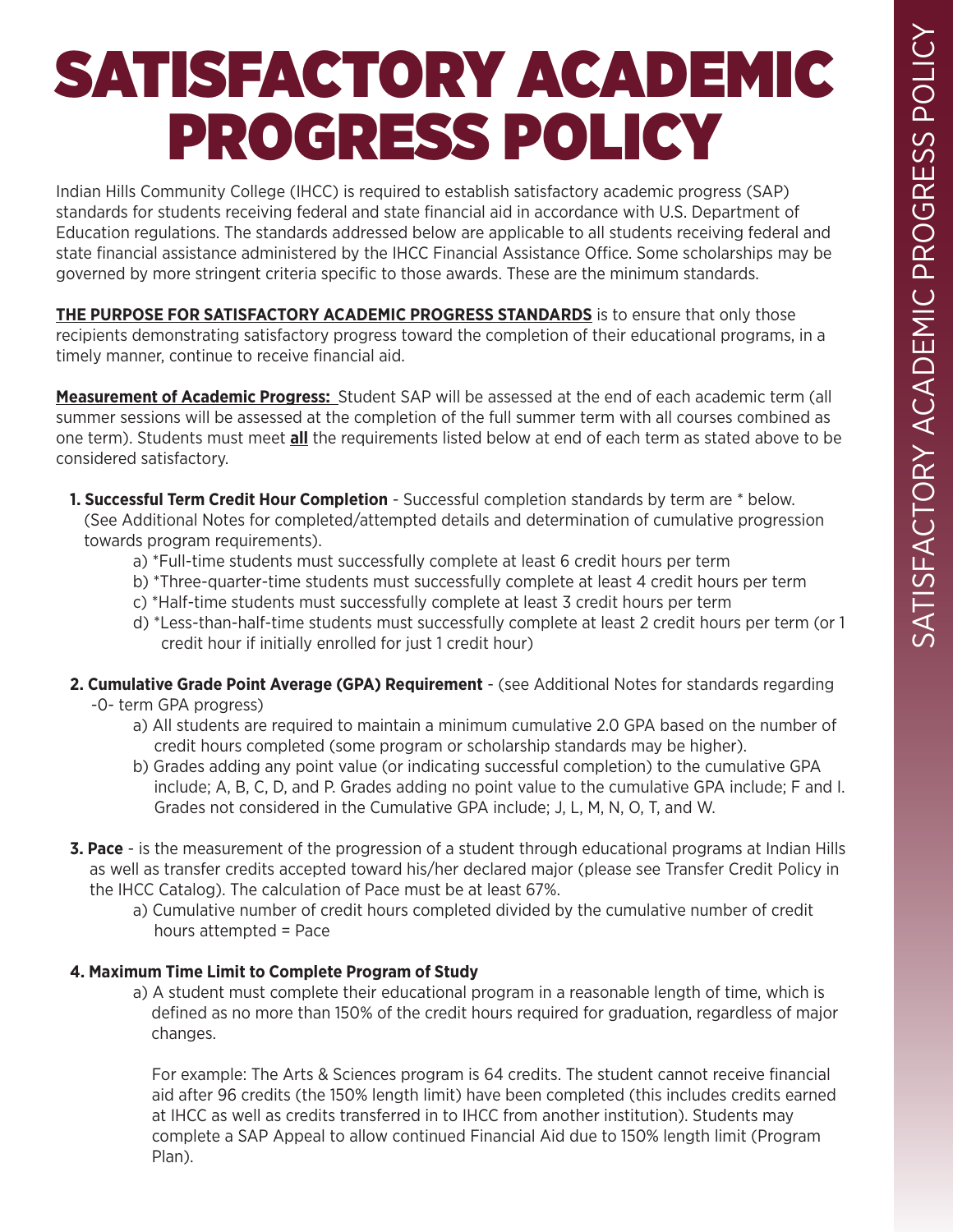- b) Hours attempted are the sum of all credit hours recorded at IHCC, for which tuition was charged (Census date enrollment) whether or not financial aid was received as well as all transfer hours accepted for credit towards the applicable program of study, all developmental education credits, all ESL credits, and all courses passed by examination.
- c) All repeats, withdrawals, failures, incompletes, and academic renewals/requitals will be included in the sum of term-equivalent, credit hours attempted.
- **5. Incomplete Grades:** Please be aware, incomplete grades are calculated as F's until a grade change is received and processed by the Financial Aid Office; if you received an incomplete grade, your Satisfactory Academic Progress (SAP) status will be reviewed again, once the grade change is received.

## **TERMINOLOGY:**

- **1. Financial Aid Warning** The student failed SAP standards in a term in which he/she started in good standing. An exception to the initial term of Warning status is 2 (a) under Financial Aid Ineligible.
- **2. Financial Aid Ineligible (No Aid)** The student failed SAP standards in a term in which he/she started in Warning, Ineligible, or Probation.
	- a) Any term with zero (-0-) academic activity (-0- GPA and/or -0- completion of credits) will immediately move the student to an Ineligible status regardless of the term starting status.
- **3. Financial Aid Appeal** A petition for the waiver of Financial Aid Ineligibility.
- **4. Financial Aid Probation** The status of a student at Financial Aid Ineligible who successfully appeals for financial aid reinstatement.

## **ADDITIONAL NOTES:**

- **1. Warning Status Followed by Ineligible Status:** Any student failing to maintain the Satisfactory Academic Progress Standards will be placed on Satisfactory Academic Warning for the next enrolled term. A warning status will not prevent the student from receiving financial aid. Students may not be eligible for consecutive warning periods. The Warning period is meant to inform the student of potential academic problems and provide time for corrective action and intervention. If a student does not meet the satisfactory academic progress standards after the Warning period, Ineligibility (no financial aid eligibility) will be imposed. Ineligible status will prevent the student from receiving any Title IV or state financial assistance for future enrollment until such time as the student meets all satisfactory academic progress standards.
	- a) Students are encouraged to utilize the services at IHCC's SUCCESS Center for tutoring, testing, and other assistance designed to greatly increase their ability to persist with their educational goals.
	- b) Academic Advisors are also available to review IHCC educational opportunities for individual student needs and assist students in the development of an appropriate Academic Plan.
- **2. Completed/Attempted Credit Hours:** Only grades of A, B, C, D, and P are counted as meeting the required successful completion of credit hours attempted. Courses passed by examination (T), courses transferred in (L),courses audited (N), and high school articulation credits (M) do not impact cumulative GPA but do satisfy thesuccessful completion Pace requirements. Failed courses (F), withdrawn courses (W), incomplete grades (I, J), and academic renewals/requitals (O) do not indicate successful completion of credit hours and may negatively impact Satisfactory Academic Progress.
- **3. Zero Academic Progress in Any Term of Enrollment:** In addition to the cumulative standards as addressed above (GPA and % Completed), a student will be placed on immediate financial aid Ineligible (no financial assistance eligibility) if any term results in -0- academic progress. Zero academic progress could result from total withdrawal, total failure of all enrolled courses, or a combination of both. Eligibility must be reinstated before further financial aid will be available. (Refer to Appeal and Reinstatement policies shown below).
- **4. Appeal:** If there were extraordinary circumstances contributing to the lack of academic progress, the student may appeal his/her ineligibility status by submitting a SAP Appeal to the Financial Assistance Office. Some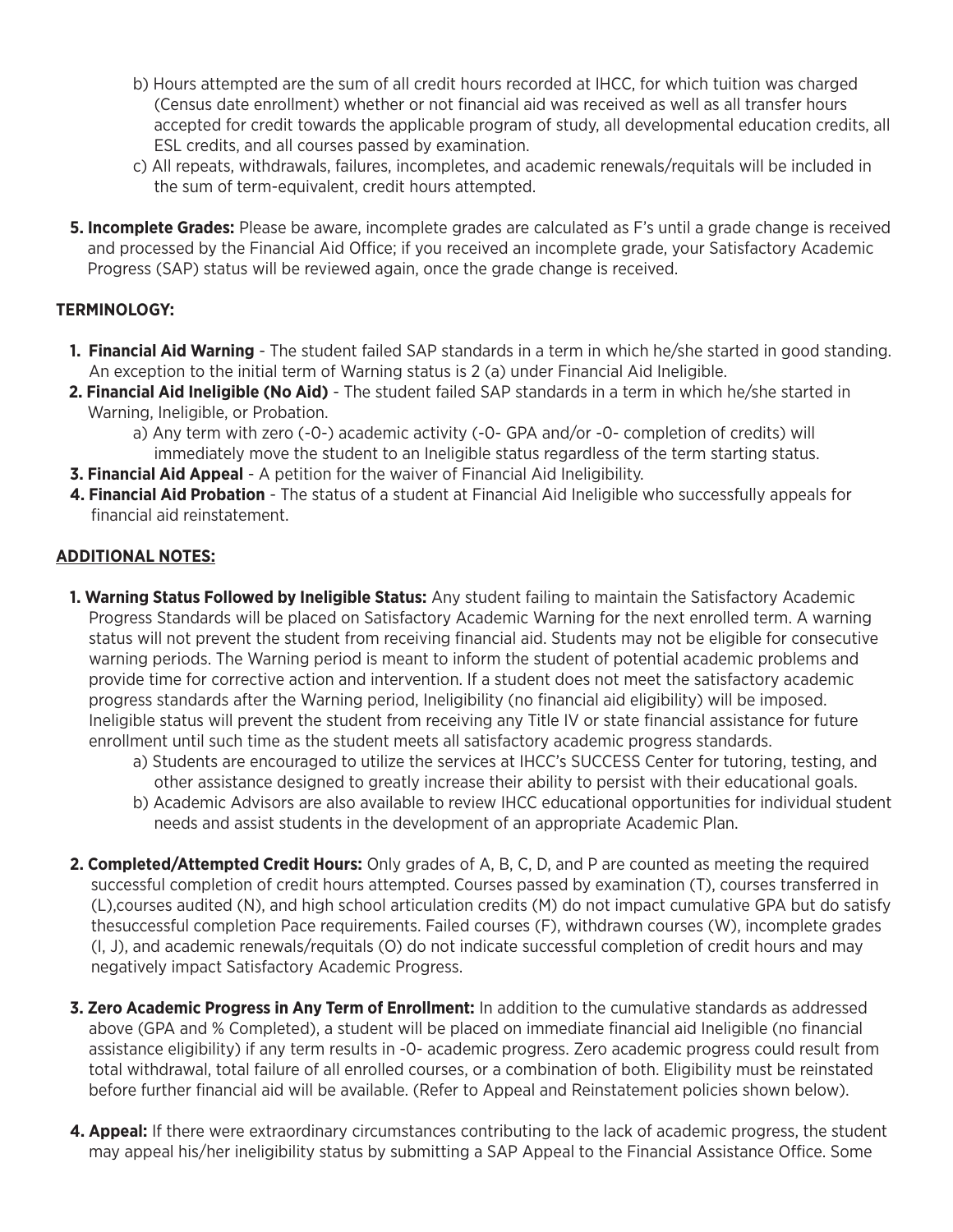circumstances such as medical problems, illness or death in the family, relocation, or employment changes can be considered as extraordinary for an appeal. A complete SAP Appeal requires an Academic Advising Worksheet, SAP Appeal Form, Appeal Letter, and any supporting documentation. The SAP Appeal Form is accessible via hardcopy or online.

The Appeal Letter must contain information regarding WHY the student failed to make satisfactory academic progress; and WHAT HAS CHANGED in the student's situation that will allow him/her to demonstrate satisfactory academic progress at the next evaluation (student's next enrollment period).

If the SAP Appeal is approved by a review committee, eligibility for financial aid will be reinstated on a probationary level (the student will be moved from a NOAID/UNSATISFACTORY status to an Academic/ Program Plan). The Academic Plan will be required if SAP is not feasible at the next measurement period (student's next period of enrollment).

- a) Acceptance of a SAP Appeal will result in a SAP status of "probation" and will be monitored each term to determine continuing eligibility.
- b) **Failure to adhere to the Academic/Program Plan will result in an Ineligible status.** At this point, the student will have the option to regain eligibility by taking action that brings his/her SAP measures into compliance with both the qualitative and quantitative measures (above) without the assistance of Federal or State funds. Circumstances that lead to the failure to maintain the conditions of the Academic/Program Plan would have to be extreme and documentable, to allow consideration of an additional Appeal.
- c) **Neither paying for one's classes nor sitting out a term affects a student's SAP standing, so neither is sufficient to re-establish eligibility if the academic measures aren't brought back into satisfactory range.**
- d) **Incomplete appeals will not be reviewed. The responsibility rests with the student for submitting their SAP Appeal in its entirety.**
- e) SAP appeals must be submitted for review before the end of the term that is being appealed.
- f) Ineligibility for financial assistance does not preclude the student from enrolling in subsequent terms and paying out of pocket.

The student will be notified in writing, of the decision of the Appeal Committee. **The student is responsible for charges on his/her account if the determination is negative and the Ineligible status remains in effect.**

- **5. Reinstatement:** Students will have their financial aid reinstated by the Financial Assistance Office once all satisfactory academic progress standards are met, providing all other eligibility requirements remain the same. These SAP standards may be met at the student's own expense or through the appeal process.
- **6. Repeated Courses:** Students are allowed to repeat courses at IHCC, but only the highest grade will be counted in the cumulative GPA. A student may only receive financial aid (Title IV aid) for 1 retake of a previously passed course. However all credits will be included in the total attempted credit hours for measurement of the 150% maximum length limitation on Title IV aid.
- **7. Remedial Courses:** A student may receive Federal Title IV aid for up to one academic year's worth of remedial coursework. For IHCC, one academic year is 24 credit hours in 36 weeks (3 terms) so a total of 24 credit hours will be considered towards Federal assistance enrollment eligibility. However, eligibility will be monitored to determine the 150% point (see above) which includes remedial courses and may be monitored on a case by case basis (for effects of remedial courses) to establish progression towards graduation.
- **8. Transfer Students:** After evaluation of a transfer student's Title IV aid records on the National Student Loan Data System (NSLDS), IHCC may request official transfer transcripts before student SAP eligibility can be determined. Warning or Ineligible terms may result from this evaluation. Only credit hours completed at IHCC will be used in calculating the cumulative GPA requirement, while the sum of all transfer credits as well as IHCC